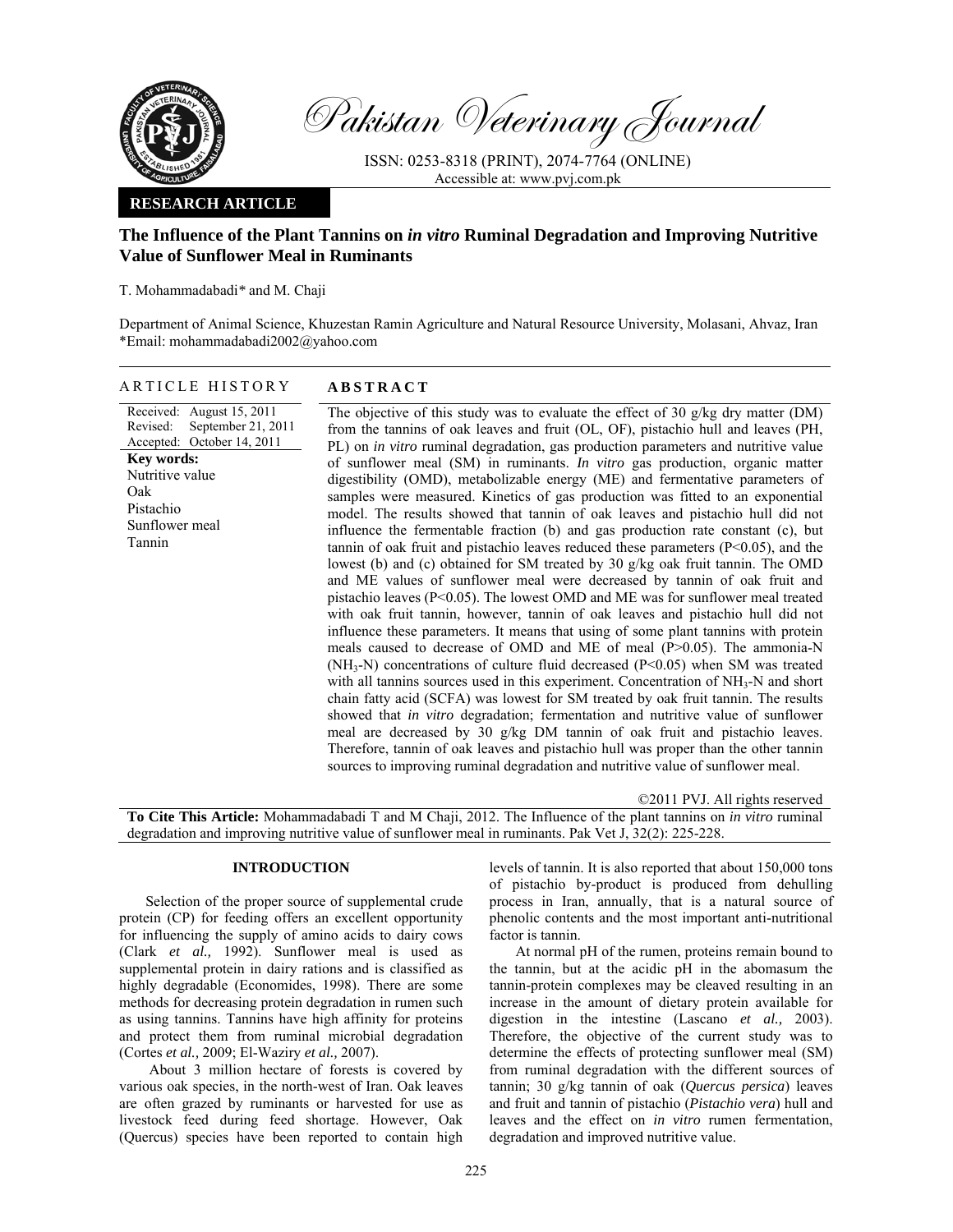### **MATERIALS AND METHODS**

**Experimental samples and analysis:** Experimental samples were including: untreated SM (USM), SM treated with 30 g/kg DM oak leaves tannin (OLSM), oak fruit tannin (OFSM), pistachio hull tannin (PHSM) and pistachio leaves tannin (PLSM). Tannin contents of oak leaves and fruit, pistachio hull and leaves were determined by using Folin-Ciocalteu reagent in calorimetric method (Makkar and Singh, 1992).

*In vitro* **gas production:** Rumen fluid was supplied from two fistulated Baluchi sheep fed a 40:60 concentrate: forage (3 kg concentrate: 2 kg alfalfa hay  $+ 2.5$  kg corn silage) prior to the morning meal, homogenized in a laboratory blender, filtered through three layers of cheese-cloth and purged with  $CO<sub>2</sub>$  and was added to the anaerobic mineral buffer solution (1:2 v/v). Buffer medium composition, per litre was NaHCO<sub>3</sub>, 70.0 g; NH<sub>4</sub>HCO<sub>3</sub>, 4.00 g; Na<sub>2</sub>HPO<sub>4</sub>, 5.7g; KH<sub>2</sub>PO<sub>4</sub>, 6.2g; MgSO<sub>4</sub>·7H<sub>2</sub>O, 0.6 g; Na<sub>2</sub>S, 0.52 g; CaCl<sub>2</sub>·H<sub>2</sub>O, 13.2 g; MnCl<sub>2</sub>·4H<sub>2</sub>O, 10.00 g; CoCl<sub>2</sub>·6H2O, 1.00 g; sodium resazurin, 0.01 g and 60 ml freshly prepared reduction solution containing 580 mg  $Na<sub>2</sub>S·9H<sub>2</sub>O$  and 3.7 ml 1 M NaOH. The mixture was kept stirred, under  $CO<sub>2</sub>$ flushing at 39°C using a magnetic stirrer fitted on a hot plate. Effect of tannins on protecting of SM was assessed by incubating approximately 200 mg experimental sample (1.0 mm screen, triplicate) with 30 ml of rumen buffer mixture in 100 ml glass syringes based on Menke and Steingass (1988) procedures. Gas production (ml) was recorded at 2, 4, 6, 8, 10, 12, 16, 24, 48, 72 and 96 h. Total gas values were corrected for blank with a known gas production.

**Calculations and statistical analyses:** After 96 hours of incubation with rumen buffer mixture, the culture fluid of each syringe was used for determination of NH<sub>3</sub>-N concentration using distillation method (Kjeltec 2300 Autoanalyzer, Foss Tecator AB, Hoganas, Sweden). Cumulative gas production data were fitted to the exponential equation  $Y=b$  (1-e<sup>-ct</sup>), where b=gas production from the fermentable fraction (ml), c; the gas production rate constant (ml/h),  $t$ =the incubation time (h) and Y=gas produced in time t. The values of organic matter digestibility (OMD) and metabolisable energy (ME) of experimental samples were calculated by the equation of Menke and Steingass (1988), OMD (g/kg  $OM$ ) = 148.8 + 8.89 GP + 4.5 CP + 0.651 XA and ME  $(MJ/kg DM) = 2.20 + 0.136 GP + 0.057 CP + 0.0029 CP<sup>2</sup>.$ Short chain fatty acids (SCFA) were determined by the equation reported by (Getachew *et al.,* 1999). SCFA  $(\mu \text{mol})$  = 0.0239 GP-0.0601. CP and XA were crude protein and ash in g/100 g DM, and GP was the net gas production (ml/200 mg DM) after 24 h incubation.

Data of *in vitro* gas production, ME, OMD, NH<sub>3</sub>-N and SCFA were subjected to analysis as a completely randomized design using the General Linear Model (GLM). Duncan's multiple range test was used to compare treatment means at P<0.05.

# **RESULTS AND DISCUSSION**

The result of this experiment showed that tannin contents of OL, OF. PH and PL were 53, 79, 48, and 65 g/kg DM, respectively. Tannin of oak leaves and pistachio hull did not reduce the fermentable fraction (b) and gas production rate constant (c), but tannin of oak fruit and pistachio leaves reduced these parameters (P<0.05), and the lowest (b) and (c) were obtained for SM treated by 30 g/kg oak fruit tannin (Tables 1 and 2). Earlier, researchers have also reported that fractions b and c of soybean meal significantly decreased when it was treated by querbracho tannin (El-Waziry *et al.* 2007). It may be that the contents of condensed tannin of oak fruit and pistachio leaves had been more than the other tannins. Bach *et al.* (2005) reported that addition of tannin increased the fermentation lag time, possibly due to inhibition of microbial enzyme activity. Comparable results were obtained by Del Pino *et al.* (2005), who also found a positive relationship between condensed tannin content and gas production lag time.

**Table 1:** Ruminal degradation, gas production and estimated parameters of sunflower meal treated with various tannins

| Item                                                               |                    |                    | S.E.M              |                    |                    |      |  |  |
|--------------------------------------------------------------------|--------------------|--------------------|--------------------|--------------------|--------------------|------|--|--|
|                                                                    | <b>LISM</b>        | OI SM              | <b>OFSM</b>        | PHSM               | PI SM              |      |  |  |
| b (ml)                                                             | 149.8 <sup>a</sup> | 124.2 <sup>b</sup> | 108.2 <sup>d</sup> | 126.2 <sup>b</sup> | 119.2 <sup>c</sup> | 15   |  |  |
| c (ml/h)                                                           | 0.13 <sup>a</sup>  | 0.06 <sup>b</sup>  | 0.03 <sup>d</sup>  | 0.06 <sup>b</sup>  | 0.05 <sup>c</sup>  | 0.01 |  |  |
| OMD (g/kg OM)                                                      | $182.6^a$          | $165.8^{b}$        | 151.3 <sup>d</sup> | $168.2^{b}$        | 158.8 <sup>c</sup> | 0.4  |  |  |
| ME (MJ/kg DM)                                                      | 12.30 <sup>a</sup> | 10.2 <sup>b</sup>  | 8.1 <sup>d</sup>   | 10.4 <sup>b</sup>  | 9 Jc               | 0.02 |  |  |
| b-gas production from fermentable fraction; c-gas production rate  |                    |                    |                    |                    |                    |      |  |  |
| constant; USM-Untreated sunflower meal; SM treated with 30 g/kg DM |                    |                    |                    |                    |                    |      |  |  |

oak leaves tannin (OLSM), SM treated with 30 g/kg DM oak fruit tannin (OFSM), SM treated with 30 g/kg DM pistachio hull tannin (PHSM) and SM treated with 30 g/kg DM pistachio leaves tannin (PLSM).

**Table 2:** Gas production of sunflower meal treated with various tannins after different incubation times

|                     | <b>Treatments</b> |      |      |      |             |  |  |  |
|---------------------|-------------------|------|------|------|-------------|--|--|--|
| Incubation time (h) | USM               | OLSM | OFSM | PHSM | <b>PLSM</b> |  |  |  |
|                     |                   |      | 0    |      | 0           |  |  |  |
|                     | 12                | 8    | 4    | 10   | 6           |  |  |  |
| 4                   | 21                | 15   | 10   | 16   | 13          |  |  |  |
| 8                   | 62                | 23   | 20   | 31   | 21          |  |  |  |
| 12                  | 81                | 55   | 45   | 65   | 50          |  |  |  |
| 24                  | 92                | 71   | 65   | 75   | 69          |  |  |  |
| 48                  | l 18              | 86   | 79   | 91   | 80          |  |  |  |
| 72                  | 134               | 104  | 95   | 110  | 101         |  |  |  |
| 96                  | 145               | 120  | 104  | 125  | l 16        |  |  |  |

Untreated SM (USM), SM treated with 30 g/kg DM oak leaves tannin (OLSM), SM treated with 30 g/kg DM oak fruit tannin (OFSM), SM treated with 30 g/kg DM pistachio hull tannin (PHSM) and SM treated with 30 g/kg DM pistachio leaves tannin (PLSM).

It has been reported that tannins decrease cumulative gas production, probably by formation of tannin– macromolecule complexes which inhibit microbial enzymes (McSweeney *et al*., 2001) and/or nutrient utilization by ruminal anaerobes (Makkar, 2003). The reduced gas production by adding tannins might be due to a decline in attachment of microbes to feed particles (Alipour and Rouzbehan, 2010). The studies of Tabacco *et al.* (2007) showed that tannins significantly depressed gas production, probably by hampering rumen microorganisms. The reduced gas production from mimosa tannin reflects inhibition of degradation of bacterial cell walls (Bento *et al.,* 2005). Bueno *et al*. (2008) suggested that binding of mimosa tannin to microorganisms or their enzymes caused to deprive of substrate and reduced microbial degradation of carbohydrates and subsequently gas production (Muhammed *et al.,* 1994; Frutos *et al.,* 2004). Makkar (2003) reported that if tannin concentration in the diet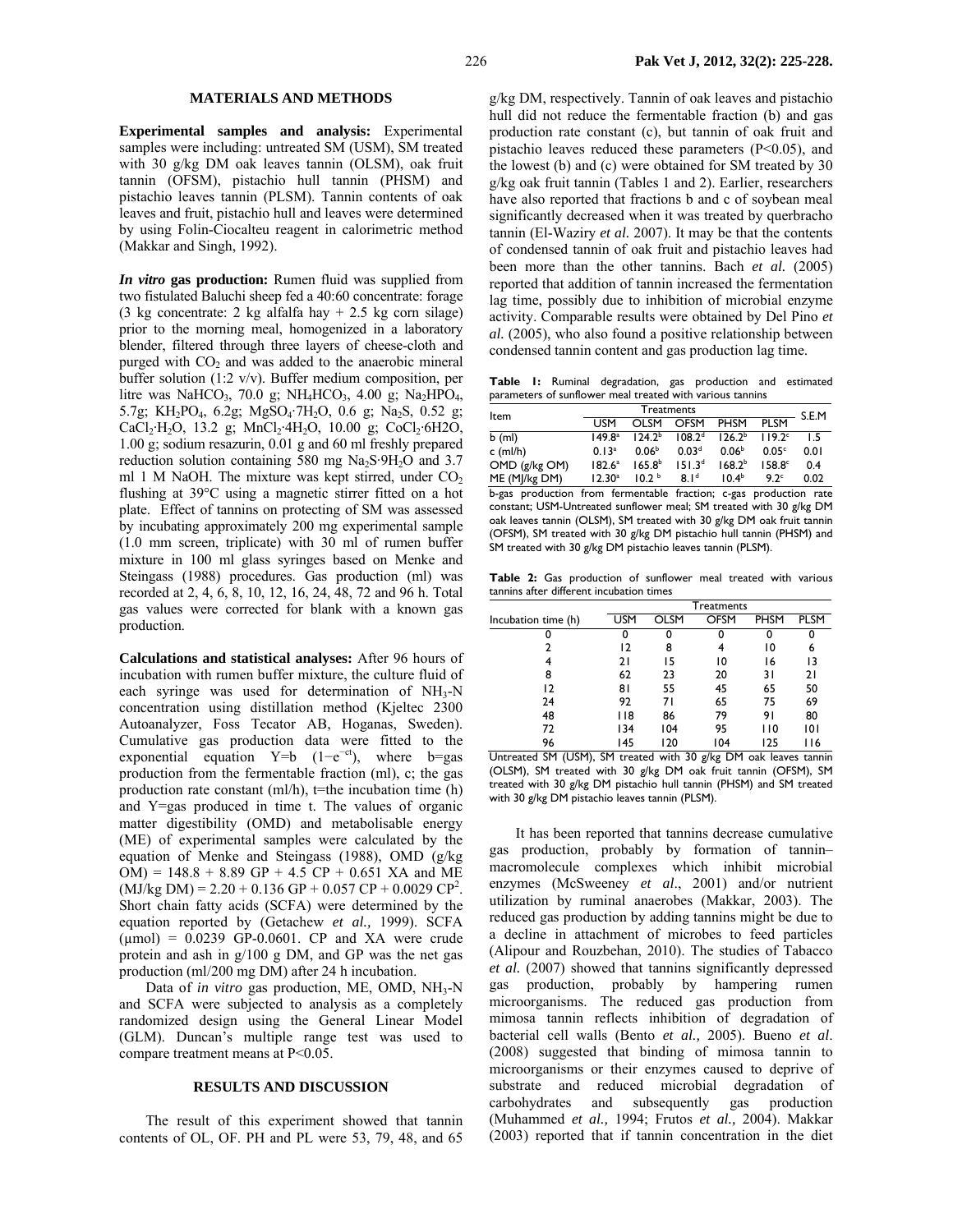becomes too high, microbial enzyme activities including cellulase and intestinal digestion may be depressed. But McMahon *et al.* (2000) concluded that tannins do not simply inhibit cellulose digestion by rumen fluid, but the inhibitory effects of tannins involved the bacterial cells themselves. The researchers showed condensed tannins for having effects on microbial adhesion, penetration, colonization and consortium formation processes which are essential for the ruminal digestion of feed (Sinclair *et al.,* 2009).



Fig. I: The effect of various tannins on in vitro NH<sub>3</sub> (upper) and SCFA (lower) of sunflower meal. Untreated SM (USM), SM treated with 30 g/kg DM oak leaves tannin (OLSM), SM treated with 30 g/kg DM oak fruit tannin (OFSM), SM treated with 30 g/kg DM pistachio hull tannin (PHSM) and SM treated with 30 g/kg DM pistachio leaves tannin (PLSM).

The values of ME were 12.3, 11.2, 8.1, 10.9 and 9.2 MJ/kg DM for USM, OLSM, OFSM, PHSM and PLSM, respectively. The value of OMD and ME of sunflower meal were decreased by tannin of oak fruit and pistachio leaves and the lowest OMD and ME were for sunflower meal treated with oak fruit tannin (P<0.05), but oak leaves and pistachio hull did not influence these parameters (P>0.05). Also the other researchers observed decrease of ME for soybean meal treated with quebracho tannin (El-Waziry *et al*., 2007), and reduce OM digestibility by about 5.1% (Tabacco *et al.,* 2007). The decrease in OMD and ME was probably due to decreased rumen degradability and formation of complexes between tannins and dietary proteins and carbohydrates, as well as reducing rumen microbial proteolytic cellulolytic and general fermentative activities (Muhammed *et al.,* 1994).

The concentration of SCFA and  $NH<sub>3</sub>-N$  decreased (P<0.05) when SM was treated with tannin sources used in this experiment (Fig. 1). The mean values of SCFA concentrations were 0.82, 0.73, 0.48, 0.74 and 0.64 µmol/L for untreated SM, SM treated with 30 g/kg tannin of oak leaves, oak fruit, pistachio hull and pistachio leaves, respectively. This result proved the findings of other researchers who reported that volatile fatty acid concentrations were significantly decreased when soybean meal was treated by querbracho tannin (EL-Waziry *et al.*, 2007). Tannins caused to reduce enzyme production from the microbes available to ferment substrate (Shanmugavelu *et al.,* 2004) and carbohydrate (Hess *et al.,* 2003).

Content of  $NH<sub>3</sub>-N$  was lowest for SM treated by oak fruit tannin (P<0.05). The mean values of  $NH<sup>3</sup>-N$ concentrations were 31.6, 19.2, 15.3, 19.5 and 18.2 mg/dL for USM, OFSM, OLSM, PHSM and PLSM, respectively (Fig. 1A). The same manner of reducing ruminal  $NH<sub>3</sub>-N$ concentrations was observed in researches of Sliwinski *et al.* (2002) and El-Waziry *et al.* (2005). The lower ammonia concentrations were mainly due to reduce proteolysis, degradation of peptides and deamination of amino acids in the rumen (Frutos *et al.,* 2004). Tannins have been shown to protect dietary protein from ruminal degradation and could be used advantageously to increase bypass protein to improve ruminant performance (Makkar, 2003).

The results showed that *in vitro* ruminal degradation and nutritive value of sunflower meal are decreased by 30 g/kg DM tannin from oak fruit and pistachio leaves. Therefore, tannin of oak leaves and pistachio hull were more suitable than the other tannin sources to improve nutritive value of sunflower meal.

### **REFERENCES**

- Alipour D and Y Rouzbehan, 2010. Effects of several levels of extracted tannin from grape pomace on intestinal digestibility of soybean meal. Lives Sci, 128: 87–91.
- Bach A, S Calsamiglia and MD Stern, 2005. Nitrogen metabolism in the rumen. J Dairy Sci, 88 (E. Suppl): E9–E21.
- Bento MHL, HPS Makkar and T Acamovic, 2005. Effect of mimosa tannin and pectin on microbial protein synthesis and gas production during in vitro fermentation of 15N-labelled maize shoots. Anim Feed Sci Technol, 123: 365–377.
- Bueno ICS*,* Dorinha MSS Vitti, H Louvandini, and Adibe L Abdalla, 2008. A new approach for *in vitro* bioassay to measure tannin biological effects based on a gas production technique. Anim Feed Sci Technol, 141: 153–170.
- Clark JH, TH Klusmeyer and MR Cameron, 1992. Microbial protein synthesis and flows of nitrogen fractions to the duodenum of dairy cows. J Dairy Sci, 75: 2304.
- Cortes JE, B Morenob, ML Pabón, P Avila, M Kreuzerd, HD Hess and JE Carulla, 2009. Effects of purified condensed tannins extracted from Calliandra, Flemingia and Leucaena on ruminal and postruminal degradation of soybean meal as estimated *in vitro*. Anim Feed Sci Technol, 151: 194–204.
- Del Pino MCA, G Hervás, AR Mantecón, FJ Giráldez and P Frutos, 2005. Comparison of biological and chemical methods, and internal and external standards, for assaying tannins in Spanish shrub species. J Sci Food Agric, 85: 583–590.
- Economides S, 1998. The nutritive value of sunflower meal and its effect on replacing cereal straw in the diets of lactating ewes and goats. Livest Prod Sci, 55: 89-97.
- El-Waziry AM, MEA Nasser and SMA Sallam, 2005. Processing methods of soybean meal, 1- Effect of roasting and tannic acid treated soybean meal on gas production and rumen fermentation *in vitro.* J Appl Sci Res, 1: 313-320.
- El-Waziry AM, MEA Nasser, SMA Sallam, AL Abdallah and ICS Bueno, 2007. Processing methods of soybean meal 2. Effect of autoclaving and quebracho tannin treated-soybean meal on gas production and rumen fermentation *in vitro*. J Appl Sci Res, 3: 17-24.
- Frutos P, G Hervas, FJ Giraldez and AR Mantecon, 2004. An *in vitro* study on the ability of polyethylene glycol to inhibit the effect of